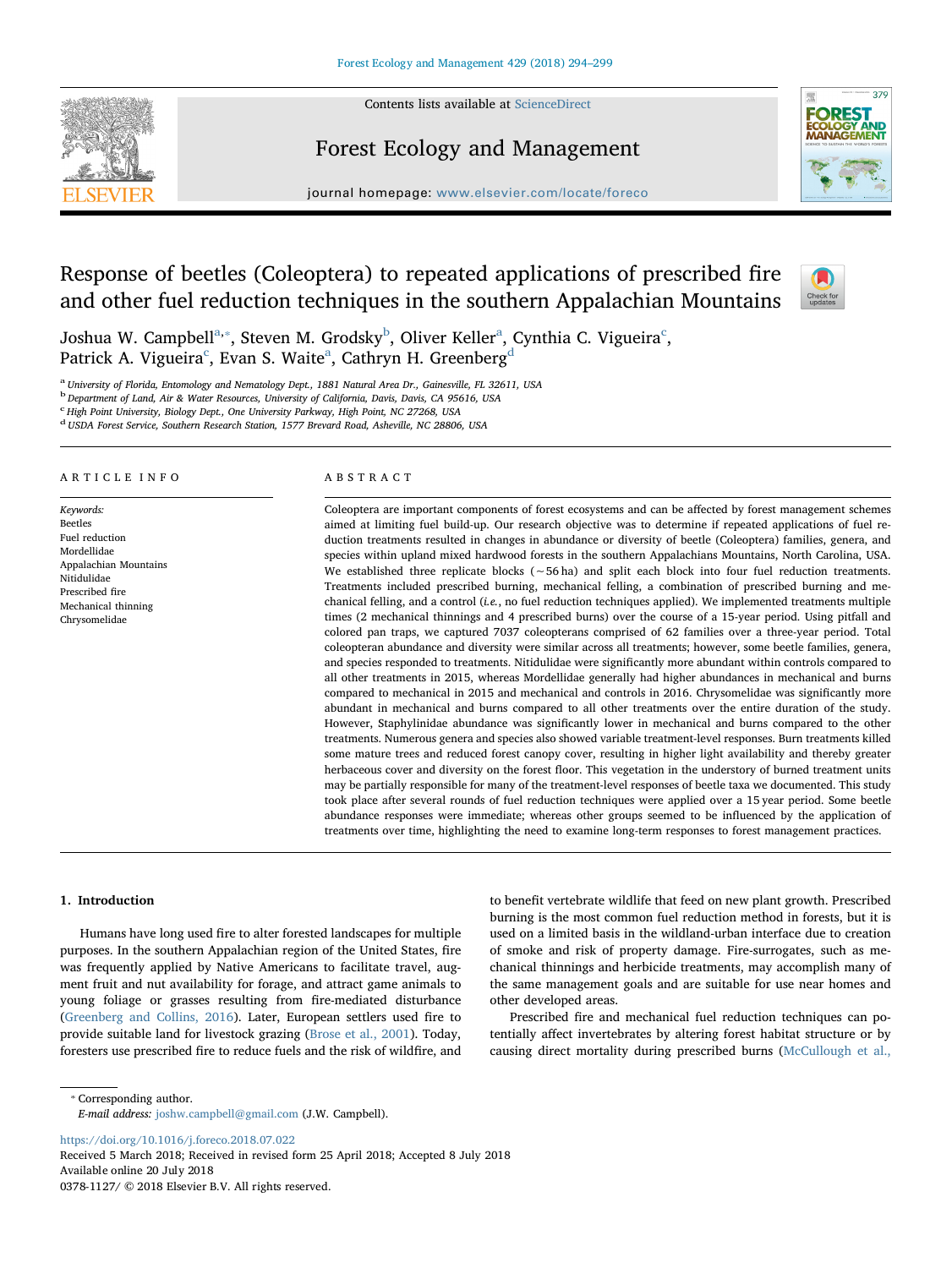[1998; Swengel, 2001](#page-4-2)). Forest managers have attempted to use arthropod indicator species (e.g., ants, beetles, spiders) to determine the sustainability and ecological soundness of forest management practices ([Andersen et al., 2002; Schowalter et al., 2003; Vickers and Culin,](#page-4-3) [2014; Willett, 2001](#page-4-3)). Amongst coleopterans, Carabidae is the most frequently used family in environmental assessments of forest disturbances [\(Hodkinson and Jackson, 2005; Butter](#page-4-4)field et al., 1995; [Ulyshen et al., 2006](#page-4-4)). However, Cerambycidae [\(Maeto et al., 2002](#page-4-5)), Scarabaeidae ([Davis et al., 2001\)](#page-4-6), Staphylinidae [\(Bohac, 1999\)](#page-4-7), and tiger beetles (Carabidae: Cicindellinae) [\(Rodriguez et al., 1998\)](#page-4-8) are also used as ecological indicators. Additionally, researchers have looked to overall invertebrate community response as an indicator of forest health [\(Jansen, 1997; Greenberg et al., 2010](#page-4-9)).

Coleopterans comprise ∼40% of all insects and are taxonomically and behaviorally diverse. Many beetles are sensitive to environmental changes, and beetles found in undisturbed forests, such as old growth forests, do not rapidly disperse, making them suitable candidates as indicators of forest condition [\(den Boer, 1990\)](#page-4-10). Additionally, the taxonomy of many beetle families in temperate zones is well understood, making them ideal for environmental assessments with high taxonomic resolution ([Werner and Ra](#page-5-0)ffa, 2000). Previous studies have also demonstrated beetles to be responsive to forest disturbances. When forests are cut or fragmented, some beetles may increase in abundance and richness ([Lenski, 1982; Butter](#page-4-11)field et al., 1995), especially species that are found in open habitats ([Werner and Ra](#page-5-0)ffa, 2000).

In earlier studies, we examined initial effects of prescribed burning and mechanical fuel reduction on pollinators [\(Campbell et al., 2007\)](#page-4-12) and arthropod communities ([Greenberg et al., 2010\)](#page-4-13). However, response of beetle communities after multiple applications of fire and fire surrogate treatments is largely unknown. We assessed how beetle abundance and diversity responded to repeated fuel-reduction treatments including: (1) low-intensity prescribed burns; (2) mechanical understory reductions; (3) a combination of mechanical understory reduction followed by a high-severity burn and subsequent lower-intensity prescribed burns; and (4) controls in the southern Appalachian Mountains, USA. The vast majority of studies that examined arthropod responses to fuel reduction practices, primarily focused on the immediate responses of various treatments. Although we did collect beetles shortly after one round of treatments, our study was primarily interested in longer-term impacts of repeated applications of fuel reduction techniques. We hypothesized that some beetles that prefer disturbed habitats would increase in abundance immediately after treatments but would decrease in abundance over time. Additionally, these beetles' abundances may remain relatively high in treatments that resulted in canopy and shrub reduction. Alternatively, other beetle groups that are fungivores or use duff material for sheleter may decrease in abundance among treatments that allowed more sunlight to penetrate the canopy. Fungal growth should decrease within the hotter/ drier conditions and prescribed burns could lead to the destruction of leaf litter and other coarse woody debris.

#### 2. Methods

#### 2.1. Study sites and design

We conducted this study on the 5841-ha Green River Game Land (GRGL) (35° 17'0900 N, 82° 19'42"W and 35°15'42"N, 82° 17'27"W) in Polk County, North Carolina, USA. GRGL lies within the mountainous Blue Ridge Physiographic Province of western North Carolina. The region receives an average of 164 cm of precipitation annually that is distributed evenly throughout the year, and the average annual temperature is 17.6 °C. Soils in GRGL are composed primarily of the Evard series (i.e., fine-loamy, oxidic, mesic, Typic Hapludults); they are very deep (> 1 m) and well-drained in mountain uplands [\(Keenan, 1998](#page-4-14)). Elevation ranges from approximately 366 to 793 m. Oaks (Quercus spp.) and hickories (Carya spp.) were the primary trees in the upland

hardwood forest. Shortleaf pine (Pinus echinata Mill.) and Virginia pine (P. virginiana Mill.) were dominant ridgetop species, and white pine (P. strobus L.) occurred in moist coves. The age of the forest within experimental units ranged from ∼85–125 years old. Mountain laurel (Kalmia latifolia L.) was the predominant shrub along ridgetops and on upper southwest-facing slopes, and rhododendron (Rhododendron maximum L.) was the most common shrub in mesic habitats. Prior to the 2003 prescribed burns conducted in this study, none of the study sites had been thinned or burned for a minimum of 20 years.

We selected three replicate study areas (hereafter "blocks") within GRGL. To ensure consistency in baseline conditions among the blocks, we considered size (*i.e.*, capacity to accommodate four experimental units each), forest age, cover type, and management history. Each of the three blocks was either bordered or traversed by perennial streams.

In order to accommodate a 10-ha "core" area surrounded by 20-m wide buffers, experimental units within blocks were a minimum of 14 ha. Some experimental units were separated by dirt roads or fire lines. A number of experimental units were traversed by wooded trails, but none were crossed by roads or fire lines. Within each of the three blocks, we randomly assigned three fuel reduction treatments and an untreated control (C), resulting in a total of 12 experimental units. Treatments were: (1) repeated prescribed burns (four times, in February or March 2003, 2006, 2012, and 2015; B); (2) repeated mechanical felling of all shrubs and small trees  $> 1.4$  m tall and  $< 10.2$  cm in diameter at breast height (dbh) with a chainsaw (twice, winters 2001–2002 and 2011–2012; M), and; (3) initial mechanical cutting of the understory (winter 2001–2002), followed by four prescribed burns (as for B, above; MB); and (4) untreated controls. Cut trees and shrubs were left scattered onsite in MB and M.

We conducted prescribed burns (i.e., B and MB) by hand-ignition using spot fire and strip-head fire techniques, as well as helicopter-assisted spot fire ignition. The initial prescribed burns in March 2003 resulted in flame lengths of 1–2 m throughout all burn units. However, topography and intersecting flame fronts contributed to localized areas of erratic fire behavior where flame lengths reached up to 5 m in height ([Waldrop et al., 2010](#page-5-1)). As a result of these high intensity burns, numerous trees were killed in MB, resulting in a dramatic alteration of forest structure (e.g., canopy openings). Felling of the shrub layer on MB contributed to a load of fine woody fuels that was approximately 2 fold larger than C and B, thus contributed to the higher intensity fires. Average fire temperature at 30 cm aboveground was much hotter in MB than B (370 °C and 180 °C, respectively; [Waldrop et al., 2010](#page-5-1)). Subsequent burns of the MB produced lower-intensity fires than the initial burn ([Waldrop et al., 2010\)](#page-5-1). The second burn (March 2006) produced flame lengths generally < 1.5 m, and the average temperature 30 cm aboveground was 155 °C in B and 222 °C in MB ([Waldrop et al., 2016](#page-5-2)). The third and fourth burns were of low-intensity, producing flame lengths < 2 m, but measurements of fire temperature were not collected.

#### 2.2. Sampling procedure

Within each treatment unit, we established two pitfall trap arrays spaced > 50 m apart. Arrays consisted of a 4 oz (118 ml) cup filled halfway with soapy water, with three 30-cm long aluminum flashing drift fences trenched into the ground that radiated from the center of the cup and were oriented at 120° to the neighboring drift fence. We also used sets of colored pan traps filled with soapy water, both in the midstory and on the ground to capture beetles unlikely to be captured in pitfall traps. For the colored pan traps, we attached blue, red, white, and yellow pans at each corner of a 66 cm square of metal remesh (Nucoar) with binder clips [\(Campbell et al., 2018](#page-4-15)). Colored pan traps have been successfully used to sample forest Coleoptera [\(Meng et al., 2013\)](#page-4-16), and many beetle groups are known to be attracted to various colors ([Francese et al., 2005; Campbell and Hanula 2007\)](#page-4-17). At each of the two locations (> 50 m apart) within each treatment unit, we hoisted one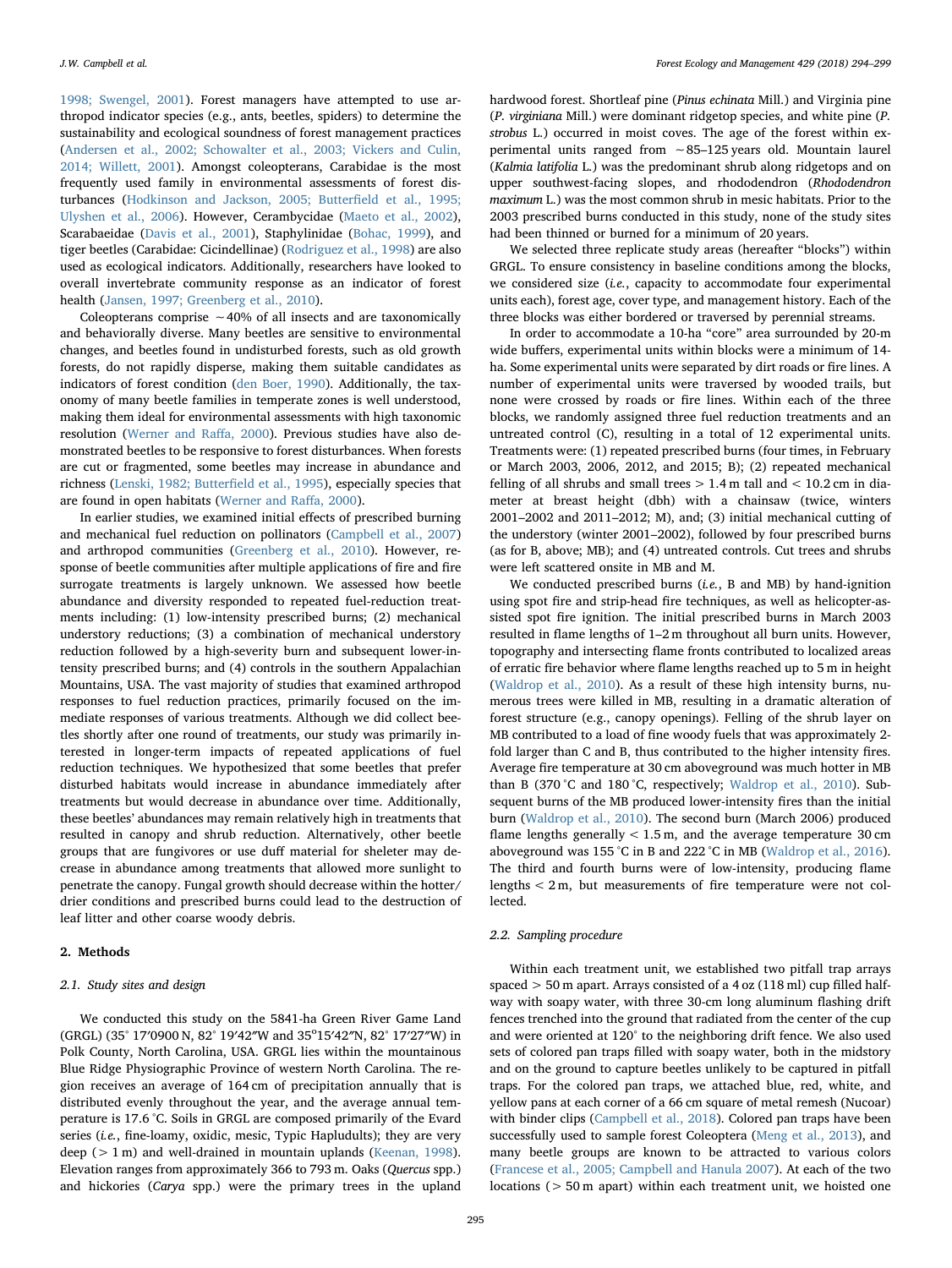#### <span id="page-2-0"></span>Table 1

Mean (  $\pm$  SE) relative abundance of beetle families, subfamilies, genera, species, family richness, and Shannon-Weaver indices within three fuel reduction treatments and controls, at Green River Game Land, Polk County, NC (2014–2016).  $\dagger$  indicates treatment  $\times$  year interaction. Different letters within a family, subfamily, genera, and species indicates a significant difference ( $P \le 0.05$ ).

| Beetle taxa                | Treatments                        |                                |                                |                              |
|----------------------------|-----------------------------------|--------------------------------|--------------------------------|------------------------------|
|                            | Control                           | Burn                           | Mechanical                     | Mechanical & Burn            |
| All beetles                | 654.00 (61.61)                    | 667.33 (90.14)                 | 521.67 (46.32)                 | 502.67 (11.67)               |
| Richness                   | 76.67 (5.69)                      | 86.00 (8.39)                   | 75.00 (5.74)                   | 72.44 (2.61)                 |
| Shannon-Weaver             | 2.70(0.10)                        | 2.95(0.17)                     | 3.01(0.07)                     | 3.02(0.17)                   |
| Carabidae                  |                                   |                                |                                |                              |
| Cicindela sexguttata       | 0.67(0.33)                        | 3.67(2.03)                     | 2.67(1.76)                     | 3.67(1.86)                   |
| Pterostichus spp.          | 5.67(2.03)                        | 3.00(1.00)                     | 2.00(0.58)                     | 1.67(1.20)                   |
| Chrysomelidae              | $2.33^b$ (0.67)                   | $2.00b$ (1.53)                 | $2.33^b$ (0.67)                | $7.00^a$ (4.04)              |
| Cleridae                   |                                   |                                |                                |                              |
| Phyllobaenus pallipennis   | $1.00b$ (1.00)                    | $4.67ab$ (1.67)                | $5.67a$ (0.33)                 | $5.33a$ (2.19)               |
| Coccinellidae              | $2.67^{ab}$ (0.67)                | $3.67^{ab}$ (3.18)             | $1.33b$ (0.88)                 | $5.33a$ (1.76)               |
| Curculionidae <sup>†</sup> |                                   |                                |                                |                              |
| 2014                       | $1.67b$ (1.20)                    | $3.33^{ab}$ (1.33)             | $4.00^{ab}$ (1.00)             | $9.00a$ (1.73)               |
| 2015                       | $17.67^{ab}$ (9.94)               | $38.33a$ (8.45)                | $16.00^{\rm b}$ (7.21)         | $30.00^{ab}$ (9.45)          |
| 2016                       | $11.00b$ (3.46)                   | $13.33b$ (7.36)                | $11.00b$ (4.04)                | $32.33a$ (13.97)             |
| Scolytinae                 | $48.00b$ (2.31)                   | $131.00^a$ (40.43)             | 53.33 $^{\rm b}$ (10.99)       | $48.00b$ (13.53)             |
| Erotylidae                 |                                   |                                |                                |                              |
| Triplax spp.               | $1.00b$ (0.58)                    | $7.67a$ (3.18)                 | $3.00^{ab}$ (1.53)             | $3.67^{ab}$ (1.20)           |
| Tritoma spp.               | 5.33(2.96)                        | 5.67(2.60)                     | 2.00(1.53)                     | 2.00(0.58)                   |
| Eucenemidae                | 3.67(1.20)                        | 5.33(1.45)                     | 4.00(1.00)                     | 4.33(1.33)                   |
| Histeridae                 | $2.00b$ (1.15)                    | $8.67a$ (3.84)                 | $4.00^{ab}$ (3.06)             | $3.00^{ab}$ (1.00)           |
| Hydrophilidae              | $17.67a$ (7.67)                   | $4.00^{bc}$ (1.73)             | $10.00b$ (4.58)                | $0.67^{bc}$ (0.33)           |
| Lycidae<br>Plateros spp.   | $2.33^{ab}$ (0.88)                | $2.33^{ab}$ (0.88)             | $1.67^{\rm b}$ (0.67)          | $6.00^a$ (5.51)              |
| Mordellidae <sup>†</sup>   |                                   |                                |                                |                              |
| 2014                       | 15.33 (4.33)                      | 18.67 (6.67)                   | 12.33 (5.90)                   | 7.33(1.33)                   |
| 2015                       | $14.00^{ab}$ (4.58)               | $31.00^a$ (3.51)               | $12.00b$ (3.06)                | $28.00^a$ (1.53)             |
| 2016                       | $10.00b$ (2.08)                   | $20.00^{ab}$ (9.07)            | $11.00b$ (3.06)                | $32.67a$ (10.53)             |
|                            |                                   |                                |                                |                              |
| Nitidulidae <sup>†</sup>   |                                   |                                |                                |                              |
| 2014                       | 4.33(2.40)                        | 4.33(1.86)<br>$13.67^b$ (5.36) | 4.33(2.03)<br>$68.33b$ (22.70) | 2.00(2.00)<br>$7.33b$ (2.67) |
| 2015<br>2016               | $149.67a$ (33.93)<br>13.33 (3.38) |                                |                                | 5.33(1.86)                   |
| Ptinidae                   | 10.00(3.06)                       | 13.67 (5.21)<br>14.33 (5.55)   | 8.67 (1.45)<br>9.00(6.03)      | 13.33 (6.96)                 |
|                            |                                   |                                |                                |                              |
| Scarabaeidae<br>Aphodiinae | $2.67^{\rm b}$ (1.76)             | $3.00b$ (3.00)                 | $1.00b$ (0.58)                 | $8.67^{\rm a}$ (4.81)        |
| Ateuchus histeroides       | $0.33b$ (0.33)                    | $8.67a$ (4.63)                 | $2.33b$ (2.33)                 | $3.33^{ab}$ (1.76)           |
| Canthon spp.               | 3.67(2.72)                        | 4.00(2.65)                     | 6.00(5.03)                     | 1.33(0.88)                   |
| Canthon viridis            | 26.00 (7.55)                      | 40.00 (2.89)                   | 23.67 (3.18)                   | 34.33 (14.25)                |
| Onthophagus spp.           | 21.33 (5.93)                      | 13.33 (1.33)                   | 9.67(2.73)                     | 8.33 (3.33)                  |
| Scraptiidae                | 1.67(0.88)                        | 6.00(2.65)                     | 1.67(0.88)                     | 2.33(1.86)                   |
| Silphidae                  |                                   |                                |                                |                              |
| Nicrophorus spp.           | $10.67a$ (3.33)                   | $4.33b$ (2.85)                 | $5.67^{ab}$ (0.67)             | $6.33^{ab}$ (5.33)           |
| Staphylinidae              | $75.33a$ (16.76)                  | $70.33a$ (11.79)               | $61.33a$ (3.84)                | $25.67^{\rm b}$ (3.93)       |
| Tenebrionidae <sup>®</sup> |                                   |                                |                                |                              |
| 2015                       | $2.67^{\rm b}$ (0.88)             | $4.33^{ab}$ (2.60)             | $2.00b$ (0.58)                 | $8.00^a$ (3.46)              |
| 2016                       | $0.33^{bc}$ (0.33)                | $7.00^{ab}$ (3.51)             | $3.00b$ (1.00)                 | $11.33a$ (6.96)              |
| Alleculinae                | $3.33^{ab}$ (1.33)                | $6.33a$ (4.91)                 | $1.00b$ (0.58)                 | $4.67a$ (1.67)               |
| Throscidae                 | 33.33 (16.17)                     | 35.33 (18.48)                  | 20.67 (6.49)                   | 22.00 (16.80)                |
|                            |                                   |                                |                                |                              |

pan set (one square wire remesh with four pans) into the midstory (mean height  $9.1 m \pm 0.3 m$ ) and placed another set on the forest floor. At a given trapping site, the pitfall trap array, midstory pan set, and forest floor pan set were spaced < 10 m (horizontal distance) apart. We sampled monthly for a 72-hour period during summer and early fall (4 months; May-August 2014, June-August and October 2015, and June-September 2016) for a total of twelve sampling periods. We chose to sample during these months because they coincide with the primary growing season in the region and because most beetles would be active during this time period. The 2014 trapping occurred prior to the 4th burn and 2nd mechanical treatment and the 2015 and 2016 insect trapping ensued after the 4th burn and 2nd mechanical treatment.

#### 2.3. Beetle identification

We used [Arnett et al. \(2002\)](#page-4-18) for family-level identification and determining feeding guilds of all beetles, and standard keys for genus and species level identification [\(Arnett and Thomas, 2000; Ciegler, 2000;](#page-4-19) [Harpootlian, 2001; Arnett et al., 2002; Lingafelter, 2007](#page-4-19)). The research collection at the Florida State Collection of Arthropods (FSCA) was also utilized for specimen comparisons. Guilds were assigned based on natural history information in [Arnett and Thomas \(2000\), Arnett et al.](#page-4-19) [\(2002\),](#page-4-19) and [Evans \(2014\)](#page-4-20).

#### 2.4. Statistical analysis

We plotted relative abundances of all captured beetle taxa and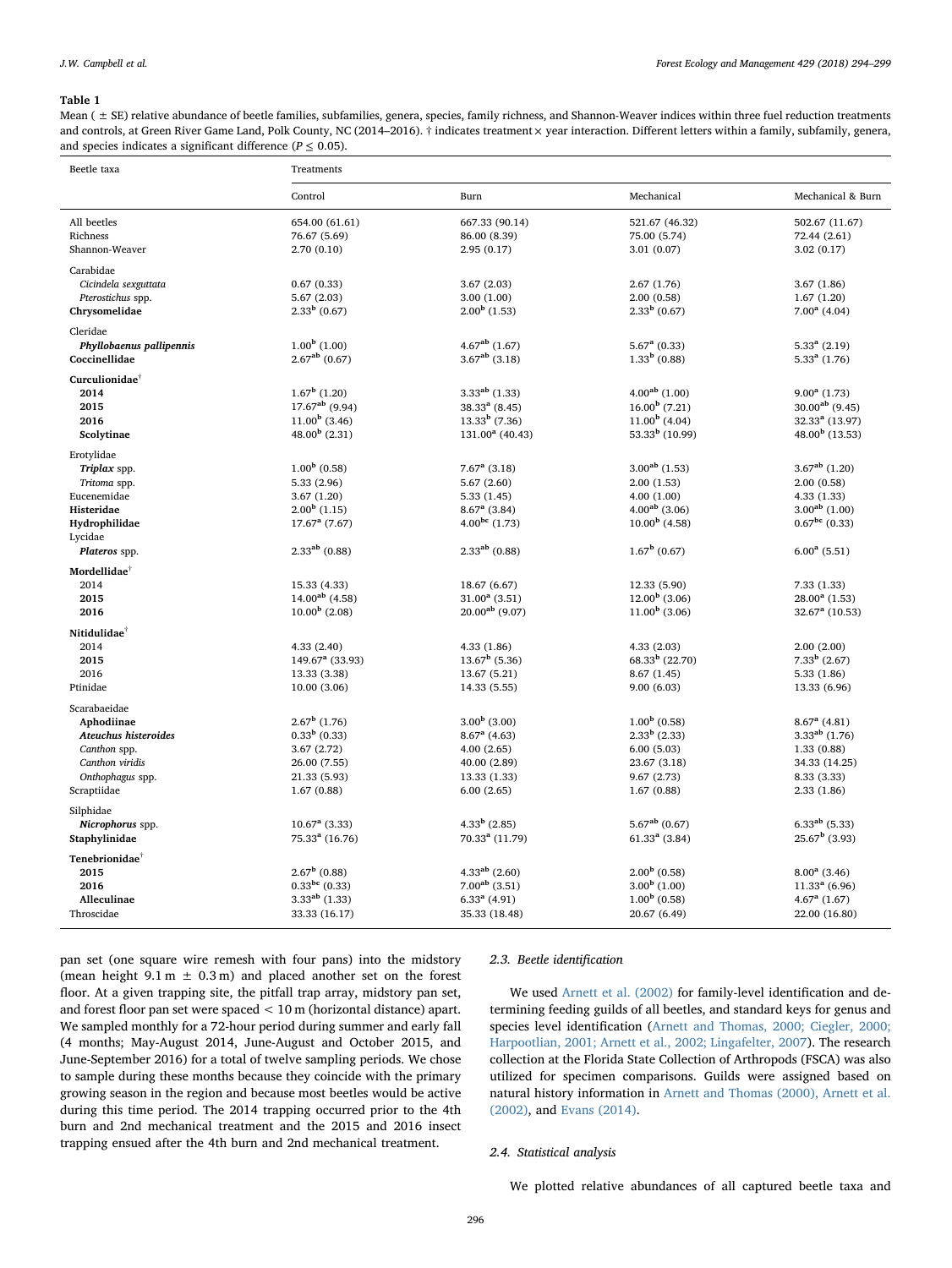visually binned them into one of the following three abundance levels: (1) superabundant; (2) abundant; and (3) rare [\(Grodsky et al., 2018a](#page-4-21)). We considered taxon with <32 captures rare, taxon with ≥32 and ≤158 captures abundant, and taxon with >158 captures superabundant. We set the cutoff for inclusion of individual beetle taxa in analyses at the break between abundant and rare beetle groups, thereby excluding all rare beetles with relatively low relative abundances from analyses. For example, the cutoff between abundant and rare beetles in treatments was  $n = 32$  because counts of beetle captures dropped from  $n = 33$  to  $n \leq 15$  at that point on the plot.

We conducted Poisson generalized linear models (GLMs) with number of captured individuals for each beetle taxon and Shannon-Weaver indices of diversity (generated from package 'Vegan in R; [Oksanen et al., 2013](#page-4-22)) as dependent variables to test response of beetles and the beetle community to fuel reduction treatments [\(Grodsky et al.,](#page-4-23) [2018b\)](#page-4-23). For all models, we tested for correlation among covariates and assumed overdispersion when the residual deviance divided by the residual degrees of freedom was > 1.0. We ran quasi-Poisson GLMs when we detected overdispersion. For categorical treatment covariates in all models, we performed post-hoc Tukey's pair-wise comparisons of means with a Bonferroni adjustment to reduce probability of Type 1 errors using general linear hypothesis testing (glht function; single-step method;  $\alpha = 0.05$ ) in the R package "multcomp" ([Hothorn et al., 2017](#page-4-24)).

We considered a sampling station as the collection of 2 pitfall traps on the ground, 4 pan traps on the ground, and 4 pan traps in the midstory in each treatment ( $n = 10$  traps/sampling station). We used treatment as the experimental unit and number of captured individuals of each beetle taxon pooled over all traps in each sampling station in each treatment plot and Shannon-Weaver indices of diversity calculated for each treatment plot as dependent variables. We first included a year × treatment interaction term, treatment, year, and block as explanatory variables in each model. If we detected a significant year × treatment interaction, we consequently developed a model for each year separately and included treatment and block as explanatory variables. Otherwise, we included treatment, year, and block as explanatory variables.

#### 3. Results

We captured 7037 beetles from 62 families and identified at least 210 individual beetle species over the three year study (Appendix A). Curculionidae was the most commonly captured beetle family, comprising 20% of the overall captures; over half of these (11.9% of the total) were in the subfamily Scolytinae. Nitidulidae was the second most commonly captured family (12.9%), followed by Elateridae (10.7%), Scarabaeidae (10%), Staphylinidae (10%), and Mordellidae (9.1%). The most common adult feeding guild were fungivores (28.9% of all beetles captured), followed by phytophagous/fungivores (12.8%), phytophagous (11.9%), and sap/sugar feeders (11.5%).

Total coleopteran abundance, family richness, and Shannon-Weaver indices of diversity were not significantly different among the fuel reduction treatments. However, abundance of several coleopteran families, subfamilies, genera, and species differed among fuel reduction treatments ([Table 1](#page-2-0)). For example, Nitidulidae were significantly more abundant within C compared to all other treatments in 2015; whereas Mordellidae generally had higher abundances in MB compared to M in 2015 and M and C in 2016 ([Table 1\)](#page-2-0). Chrysomelidae was significantly more abundant in MB compared to all other treatments during the duration of the study. However, Staphylinidae abundance was significantly lower in MB compared to the other treatments. Subfamily Scolytinae were much more abundant in B compared to all other treatments. Numerous genera and species also showed variable treatment-level responses [\(Table 1\)](#page-2-0). Phyllobaenus pallipennis Say, a clerid species, was significantly more abundant in the B and MB compared to C treatments. Ateuchus histeroides Weber, a scarab, was more abundant in B compared to M and C.

#### 4. Discussion

Given the diversity of beetles collected in this study, it is not surprising that we documented variable responses to fuel reduction treatments among beetle families, subfamilies, genera, and species. However, the total abundance of beetles, the abundance of the beetles groups tested, and the species richness did not differ among did not differ in abundance among the fuel reduction treatments. This result is of particular interest because many of these beetle taxa serve as prey for numerous wildlife species [\(Pechacek and Kristin, 2004; Young, 2015\)](#page-4-25) and contribute to nutrient cycling in forested habitats [\(Grove, 2002](#page-4-26)). Therefore, despite the fact that some individual beetle groups demonstrated treatment-level responses to fuel reduction treatments, the overall beetle food base for wildlife was likely unchanged. However, some beetle groups are probably more important as a vertebrate food source compared to others and caution should be taken when examining overall beetle abundance within a forest ecosystem.

Relative abundance of many beetle families was not affected by the fuel reduction treatments. Our results are generally consistent with earlier studies on the overall arthropod community ([Greenberg et al.,](#page-4-13) [2010\)](#page-4-13) and saproxylic beetles ([Campbell et al., 2008](#page-4-27)) conducted within the same study sites after initial treatment application. However, [Greenberg et al. \(2010\)](#page-4-13) found no treatment response by any of the 11 coleopteran families examined, including six families (Curculionidae, Elateridae, Histeridae, Nitidulidae, Staphylinidae, and Tenebrionidae) that did exhibit a treatment response in our study. The abundance trends we found with these six families could have been due to the multiple rounds of treatments that were applied over the 15-year period. Indeed, other groups of arthropods require multiple rounds of forest disturbance or management treatments before effects on abundance or richness are detected ([Campbell et al., 2018\)](#page-4-15). [Apigian et al.](#page-4-28) [\(2006\)](#page-4-28) also examined beetle assemblages within forest stands that were thinned, burned, or had combinations of thinning and burning in a mixed conifer forest in the Sierra Nevada mountains of California, USA. Similar to our findings, they reported that some groups of coleopterans differed in abundance among forest management treatments. However, these treatment responses did not show any general pattern, and most statistically significant changes were taxon-specific [\(Apigian et al.,](#page-4-28) [2006\)](#page-4-28). Additionally, like [Greenberg et al. \(2010\)](#page-4-13), we found no significant differences for Scarabaeidae. However, we did find differences for a scarab subfamily (Aphodiinae) and species (Ateuchus histeroides), highlighting the benefit of greater taxonomic resolution for detecting treatment-level responses. Although we examined some beetles at a species or genus level, we performed most analyses on beetle families, potentially masking treatment effects on some genera or species within families.

Reduced canopy cover caused by initial high-severity fires in MB and by delayed overstory mortality in B allowed more sunlight to reach the forest floor relative to other treatments ([Waldrop et al., 2016](#page-5-2)). Within the MB and B, canopy openness ranged from 25.5 to 34.4% and 8.2–9.0%, respectively, compared to 2.3–6.2% for C and M during the duration of this study [\(Greenberg et al., 2018\)](#page-4-29). Reduced canopy cover could have resulted in less fungal growth and thereby fewer fungivorous beetles (e.g., many Staphylinidae species) within MB due to drier conditions from increased sunlight. Alternatively, many phytophagous beetles (e.g., Chrysomelidae) were more abundant in MB compared to the other treatments, most likely due to the increased herbaceous growth resulting from prescribed burning and higher light levels in the treatment ([Waldrop et al., 2016](#page-5-2)).

Mordellidae, which feed on nectar and pollen as adults, generally were more abundant in MB and B than in M or C (2015 and 2016). This response was likely due to increases in diversity and abundance of flowering forbs and shrubs after repeated burning and reductions in canopy cover. In 2014, the previous prescribed burn was applied two years before, and the lack of response in 2014 by Mordellidae could be related to a decrease in forbs, as woody plants would have reestablished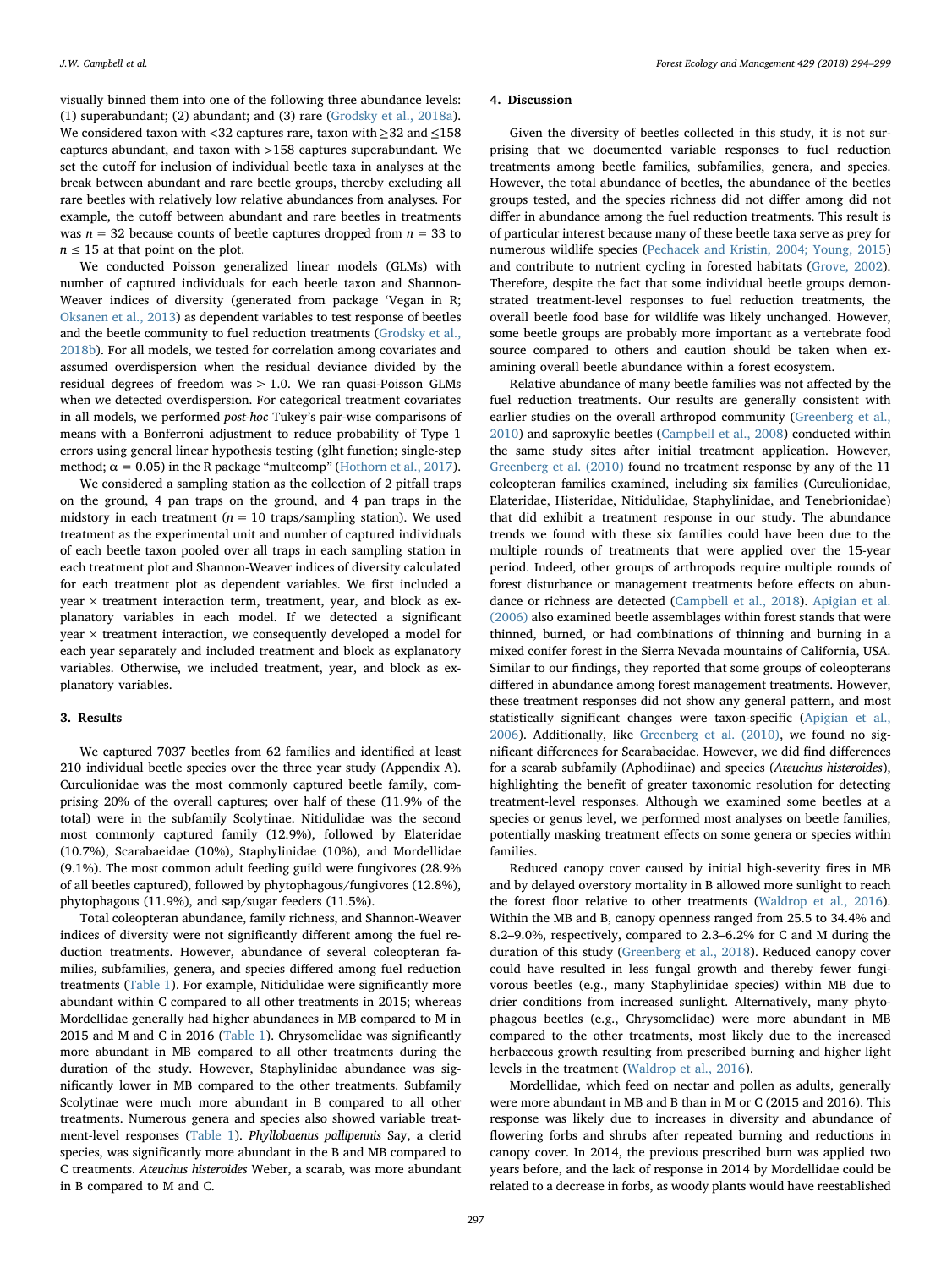themselves within the burn treatments. Shrub density was shown to decrease in the MB and B by 40.5% and 44.6%, respectively, between 2014 and 2015 ([Greenberg et al., 2018](#page-4-29)). In contrast, Nitidulidae, which includes many fungivores, were more abundant in C than in B or MB in 2015, potentially due to the cooler, shadier, and moister conditions at the forest floor in C that promoted fungal growth relative to the open, drier conditions in burned sites. This trend was only observed in 2015, when the prescribed burns had recently been used, suggesting that some of the changes in coleopteran abundances may be temporary and short-lived.

Although our trapping methods captured numerous beetles  $(7000 +)$ , our methods could have disproportionately captured certain beetle taxa. For example, pitfall traps have been shown to be more likely to capture beetles that are more mobile ([Morrill et al., 1990](#page-4-30)). Additionally, some beetle taxa could be completely missed due to our sampling scheme and schedule. However, we used multiple trap types (pitfalls and pan traps placed at different elevations) to limit any potential biases and to sample the entire beetle community that might respond to treatments. Additionally, we collected only one or two individuals of several genera or species within some families and, therefore, we could not statistically analyze these groups due to low sample size.

Whereas the abundances of some beetle groups decreased in response to fuel reduction treatments, we documented positive treatmentlevel responses for other beetles. We suggest that reduced canopy cover, higher light levels, and increased herbaceous plant cover in B and MB increased (or decreased) the suitability of those sites for some taxa. Several studies indicate that many arthropod species tend to be more abundant in disturbed habitats ([Niemelä et al., 1993\)](#page-4-31). In fact, some beetle species have only been collected from disturbed habitats ([Ulyshen et al., 2006\)](#page-5-3). While we detected abundance effects of the fuel reduction practices on many beetle groups, as a whole, coleopteran communities remained abundant and diverse after 15 years of repeated thinning and prescribed fire. Our study highlights the importance of examining long-term impacts of fuel reduction techniques over time. Many invertebrate responses to fuel reduction techniques are immediate but some species may have delayed responses or repeated applications may change forest structure over time resulting in invertebrate community or abundance changes.

#### Acknowledgments

This research was funded by a USDA-Joint Fire Science Program (JFSP Project Number: 09-1-10-1). We thank Dave Cook, Haley Hegedus, and Anthony Abbate for field assistance, as well as Alyssa Latimer, Cat Hunter, and SJ Falconite for sample processing.

#### Appendix A. Supplementary material

Supplementary data associated with this article can be found, in the online version, at [https://doi.org/10.1016/j.foreco.2018.07.022.](https://doi.org/10.1016/j.foreco.2018.07.022)

#### References

- <span id="page-4-3"></span>Andersen, A.N., Hoffmann, B.D., Mϋller, W.J., Griffi[ths, A.D., 2002. Using ants as](http://refhub.elsevier.com/S0378-1127(18)30404-3/h0005) [bioindicators in land management: simplifying assessment of ant community re](http://refhub.elsevier.com/S0378-1127(18)30404-3/h0005)[sponses. J. Appl. Ecol. 39, 8](http://refhub.elsevier.com/S0378-1127(18)30404-3/h0005)–17.
- <span id="page-4-28"></span>[Apigian, K.O., Dahlsten, D.L., Stephens, S.L., 2006. Fire and](http://refhub.elsevier.com/S0378-1127(18)30404-3/h0010) fire surrogate treatment ef[fects on leaf litter arthropods in a western Sierra Nevada mixed-conifer forest. For.](http://refhub.elsevier.com/S0378-1127(18)30404-3/h0010) [Ecol. Manag. 221, 110](http://refhub.elsevier.com/S0378-1127(18)30404-3/h0010)–122.
- <span id="page-4-19"></span>Arnett, Jr., R.H., Thomas, M.C. (Eds.), 2000. American Beetles. vol. 1. Archostemata, Myxophaga, Adephaga, Polyphaga: Staphyliniformia. CRC Press, Boca Raton, USA. p. 443.
- <span id="page-4-18"></span>Arnett Jr., R.H., Thomas, M.C., Skelley, P.E., Frank, J.H. (Eds.), 2002. American beetles. vol. 2. Polyphaga: Scarabaeoidea through Curculionoidea. CRC Press, Boca Raton, USA. p. 880.

<span id="page-4-7"></span>[Bohac, J., 1999. Staphylinid beetles as bioindicators. Agric. Ecosyst. Environ. 74,](http://refhub.elsevier.com/S0378-1127(18)30404-3/h0025) 357–[372](http://refhub.elsevier.com/S0378-1127(18)30404-3/h0025).

<span id="page-4-1"></span>[Brose, P.H., Schuler, T.M., Van Lear, D.H., Berst, J., 2001. Bringing](http://refhub.elsevier.com/S0378-1127(18)30404-3/h0030) fire back: the

[changing regimes of the Appalachian mixed oak forest. J. Forest. 99, 30](http://refhub.elsevier.com/S0378-1127(18)30404-3/h0030)–35. Butterfield, J., Luff[, M.L., Baines, M., Eyre, M.D., 1995. Carabid beetle communities as](http://refhub.elsevier.com/S0378-1127(18)30404-3/h0035)

- [indicators of conservation potential in upland forests. Forest Ecol. Manag. 79, 63](http://refhub.elsevier.com/S0378-1127(18)30404-3/h0035)–77. Campbell, J.W., Hanula, J.L., 2007. Effi[ciency of malaise traps and colored pan traps for](http://refhub.elsevier.com/S0378-1127(18)30404-3/h0040)
- collecting fl[ower visiting insects from three forested ecosystems. J. Insect Conserv.](http://refhub.elsevier.com/S0378-1127(18)30404-3/h0040) [11, 399](http://refhub.elsevier.com/S0378-1127(18)30404-3/h0040)–408. [Campbell, J.W., Hanula, J.L., Waldrop, T.A., 2007. E](http://refhub.elsevier.com/S0378-1127(18)30404-3/h0045)ffects of prescribed fire and fire
- <span id="page-4-12"></span>surrogates on fl[oral visiting insects of the blue ridge province in North Carolina. Biol.](http://refhub.elsevier.com/S0378-1127(18)30404-3/h0045) [Conserv. 134, 393](http://refhub.elsevier.com/S0378-1127(18)30404-3/h0045)–404.
- <span id="page-4-27"></span>[Campbell, J.W., Hanula, J.L., Waldrop, T.A., 2008. E](http://refhub.elsevier.com/S0378-1127(18)30404-3/h0050)ffects of prescribed fire and fire [surrogates on saproxylic Coleoptera in the southern Appalachians of North Carolina.](http://refhub.elsevier.com/S0378-1127(18)30404-3/h0050) [J. Entomol. Sci. 43, 57](http://refhub.elsevier.com/S0378-1127(18)30404-3/h0050)–75.
- <span id="page-4-15"></span>Campbell, J.W., Vigueira, P., Vigueira, C.C., Greenberg, C.H., 2018. The effects of repeated prescribed fire and thinning on bees, wasps, and other flower visitors in the understory and midstory of a temperate forest in North Carolina. For. Sci. [https://doi.](https://doi.org/10.1093/forsci/fxx008) [org/10.1093/forsci/fxx008](https://doi.org/10.1093/forsci/fxx008).
- [Ciegler, J.C., 2000. Ground beetles and wrinkled bark beetles of South Carolina](http://refhub.elsevier.com/S0378-1127(18)30404-3/h0060) [\(Coleoptera: Geadephaga: Carabidae and Rhysodidae\). Biota of South Carolina, vol.](http://refhub.elsevier.com/S0378-1127(18)30404-3/h0060)  $1, 149$  pp.
- <span id="page-4-6"></span>[Davis, A.J., Holloway, J.D., Huijbregts, H., Krikken, J., Kirk-Spriggs, A.H., Sutton, S.L.,](http://refhub.elsevier.com/S0378-1127(18)30404-3/h0065) [2001. Dung beetles as indicators of change in the forests of northern Borneo. J. Appl.](http://refhub.elsevier.com/S0378-1127(18)30404-3/h0065) [Ecol. 38, 593](http://refhub.elsevier.com/S0378-1127(18)30404-3/h0065)–616.
- <span id="page-4-10"></span>den [Boer, P.J., 1990. The survival value of dispersal in terrestrial arthropods. Biol.](http://refhub.elsevier.com/S0378-1127(18)30404-3/h0070) [Conserv. 54, 175](http://refhub.elsevier.com/S0378-1127(18)30404-3/h0070)–192.
- <span id="page-4-20"></span>[Evans, A.V., 2014. Beetles of eastern North America. Princeton University Press,](http://refhub.elsevier.com/S0378-1127(18)30404-3/h0075) [Princeton, USA, pp. 560](http://refhub.elsevier.com/S0378-1127(18)30404-3/h0075).
- <span id="page-4-17"></span>[Francese, J.A., Mastro, V.C., Oliver, J.B., Lance, D.R., Youssef, N., Lavallee, S.G., 2005.](http://refhub.elsevier.com/S0378-1127(18)30404-3/h0080) [Evaluation of colors for trapping](http://refhub.elsevier.com/S0378-1127(18)30404-3/h0080) Agrilus planipennis (Coleoptera: Buprestidae). J. [Entomol. Sci. 40, 93](http://refhub.elsevier.com/S0378-1127(18)30404-3/h0080)–95.
- <span id="page-4-0"></span>[Greenberg, C.H., Collins, B.S., 2016. Natural disturbances and historic range of variation:](http://refhub.elsevier.com/S0378-1127(18)30404-3/h0085) [type, frequency, severity, and post-disturbance structure in central hardwood forests.](http://refhub.elsevier.com/S0378-1127(18)30404-3/h0085) [Springer, USA, pp. 400](http://refhub.elsevier.com/S0378-1127(18)30404-3/h0085).
- <span id="page-4-13"></span>[Greenberg, C.H., Forrest, T.G., Waldrop, T., 2010. Short-term response of ground](http://refhub.elsevier.com/S0378-1127(18)30404-3/h0090)dwelling arthropods to prescribed fi[re and mechanical fuel reduction in a southern](http://refhub.elsevier.com/S0378-1127(18)30404-3/h0090) [Appalachian upland hardwood forest. For. Sci. 56, 112](http://refhub.elsevier.com/S0378-1127(18)30404-3/h0090)–121.
- <span id="page-4-29"></span>[Greenberg, C.H., Moorman, C.E., Matthews-Snoberger, C.E., Waldrop, T.A., Simon, D.,](http://refhub.elsevier.com/S0378-1127(18)30404-3/h9000) [Heh, A., Hagan, D., 2018. Long-term herpetofaunal response to repeated fuel re](http://refhub.elsevier.com/S0378-1127(18)30404-3/h9000)[duction treatments. J. Wildl. Manage. 82, 553](http://refhub.elsevier.com/S0378-1127(18)30404-3/h9000)–565.
- <span id="page-4-21"></span>[Grodsky, S.M., Moorman, C.E., Fritts, S.R., Campbell, J.W., Bertone, M.A., Sorenson, C.E.,](http://refhub.elsevier.com/S0378-1127(18)30404-3/h0095) [Castleberry, S.B., Wigley, T.B., 2018a. Invertebrate community response to coarse](http://refhub.elsevier.com/S0378-1127(18)30404-3/h0095) [woody debris removal for bioenergy production from intensively managed forests.](http://refhub.elsevier.com/S0378-1127(18)30404-3/h0095) [Ecol. Appl. 28, 135](http://refhub.elsevier.com/S0378-1127(18)30404-3/h0095)–148.
- <span id="page-4-23"></span>Grodsky, S.M., Campbell, J.W., Fritts, S.R., Wigley, T.B., Moorman, C.E., 2018b. Variable responses of non-native and native ants to coarse woody debris removal following forest bioenergy harvests. For. Ecol. Manag. [https://doi.org/10.1016/j.foreco.2018.](https://doi.org/10.1016/j.foreco.2018.02.010) [02.010](https://doi.org/10.1016/j.foreco.2018.02.010).
- <span id="page-4-26"></span>[Grove, S.J., 2002. Saproxylic insect ecology and the sustainable management of forests.](http://refhub.elsevier.com/S0378-1127(18)30404-3/h0105) [Ann. Rev. Ecol. Syst. 33, 1](http://refhub.elsevier.com/S0378-1127(18)30404-3/h0105)–23.
- [Harpootlian, P.J., 2001. Scarab beetles \(Coleoptera: Scarabaeidae\) of South Carolina.](http://refhub.elsevier.com/S0378-1127(18)30404-3/h0110) [Biota of South Carolina. Clemson University, Clemson, USA, pp. 157](http://refhub.elsevier.com/S0378-1127(18)30404-3/h0110).
- <span id="page-4-4"></span>[Hodkinson, I.D., Jackson, J.K., 2005. Terrestrial and aquatic invertebrates as bioindica](http://refhub.elsevier.com/S0378-1127(18)30404-3/h0115)[tors for environmental monitoring, with particular reference to mountain ecosystems.](http://refhub.elsevier.com/S0378-1127(18)30404-3/h0115) [Environ. Manage. 35, 649](http://refhub.elsevier.com/S0378-1127(18)30404-3/h0115)–666.
- <span id="page-4-24"></span>Hothorn, T., Bretz, F., Westfall, P., Heiberger, R.M., Schuetzenmeister, A., 2017. Package ''multcomp". Available at < [http://cran.rproject.org/web/packages/multcomp/](http://cran.rproject.org/web/packages/multcomp/multcomp.pdf) [multcomp.pdf](http://cran.rproject.org/web/packages/multcomp/multcomp.pdf) > .
- <span id="page-4-9"></span>[Jansen, A., 1997. Terrestrial invertebrate community structure as an indicator of the](http://refhub.elsevier.com/S0378-1127(18)30404-3/h0125) [success of a tropical rainforest restoration project. Restor. Ecol. 5, 115](http://refhub.elsevier.com/S0378-1127(18)30404-3/h0125)–124.
- <span id="page-4-14"></span>[Keenan, S.C., 1998. Soil Survey of Polk County, North Carolina. USDA Natural Resources](http://refhub.elsevier.com/S0378-1127(18)30404-3/h0130) [Conservation Service, Washington, DC, USA.](http://refhub.elsevier.com/S0378-1127(18)30404-3/h0130)
- <span id="page-4-11"></span>[Lenski, R.E., 1982. The impact of forest cutting on the diversity of ground beetles](http://refhub.elsevier.com/S0378-1127(18)30404-3/h0135) [\(Coleoptera: Carabidae\) in the southern Appalachians. Ecol. Entomol. 7, 385](http://refhub.elsevier.com/S0378-1127(18)30404-3/h0135)–390.
- [Lingafelter, S.W., 2007. Illustrated key to the longhorned woodboring beetles of the](http://refhub.elsevier.com/S0378-1127(18)30404-3/h0140) [eastern United States. Coleopterists Society Special Publication No. 3. The](http://refhub.elsevier.com/S0378-1127(18)30404-3/h0140) [Coleopterists Society, Maryland, USA, pp. 206](http://refhub.elsevier.com/S0378-1127(18)30404-3/h0140).
- <span id="page-4-5"></span>[Maeto, K., Sato, S., Miyata, H., 2002. Species diversity of longicorn beetles in humid](http://refhub.elsevier.com/S0378-1127(18)30404-3/h0145) [warm-temperate forests: the impact of forest management practices on old-growth](http://refhub.elsevier.com/S0378-1127(18)30404-3/h0145) [forest species in southwestern Japan. Biodivers. Conserv. 11, 1919](http://refhub.elsevier.com/S0378-1127(18)30404-3/h0145)–1937.
- <span id="page-4-2"></span>[McCullough, D.G., Werner, R.A., Neumann, D., 1998. Fire and insects in northern and](http://refhub.elsevier.com/S0378-1127(18)30404-3/h0150) [boreal forest ecosystems of North America. Annu. Rev. Entomol. 43, 107](http://refhub.elsevier.com/S0378-1127(18)30404-3/h0150)–127.
- <span id="page-4-16"></span>[Meng, L.Z., Martin, K., Weigel, A., Yang, X.D., 2013. Tree diversity mediates the dis](http://refhub.elsevier.com/S0378-1127(18)30404-3/h0155)[tribution of longhorn beetles \(Coleoptera: Cerambycidae\) in a changing tropical](http://refhub.elsevier.com/S0378-1127(18)30404-3/h0155) [landscape \(Southern Yunnan, SW China\). PloS One 8 \(9\), e75481](http://refhub.elsevier.com/S0378-1127(18)30404-3/h0155).
- <span id="page-4-30"></span>[Morrill, W.L., Lester, D.G., Wrona, A.E., 1990. Factors a](http://refhub.elsevier.com/S0378-1127(18)30404-3/h0160)ffecting efficacy of pitfall traps for [beetles \(Coleoptera: Carabidae and Tenebrionidae\). J. Entomol. Sci. 25, 284](http://refhub.elsevier.com/S0378-1127(18)30404-3/h0160)–293.
- <span id="page-4-31"></span>[Niemelä, J., Langor, D., Spence, J.R., 1993. E](http://refhub.elsevier.com/S0378-1127(18)30404-3/h0165)ffects of clear-cut harvesting on boreal [ground-beetle assemblages \(Coleoptera: Carabidae\) in western Canada. Conserv. Biol.](http://refhub.elsevier.com/S0378-1127(18)30404-3/h0165) [7, 551](http://refhub.elsevier.com/S0378-1127(18)30404-3/h0165)–561.
- <span id="page-4-22"></span>Oksanen, J., Blanchet, F.G., Kindt, R., Legendre, P., Minchin, P.R., O'hara, R.B., Simpson, G.L., Solymos, P., Stevens, M.H., Wagner, H., Oksanen, M.J., 2013. Package 'vegan'. Community ecology package, version. 12; 2(9).
- <span id="page-4-25"></span>[Pechacek, P., Kristin, A., 2004. Comparative diets of adult and young three-toed wood](http://refhub.elsevier.com/S0378-1127(18)30404-3/h0180)[peckers in a European alpine forest community. J. Wildl. Manage. 68, 683](http://refhub.elsevier.com/S0378-1127(18)30404-3/h0180)–693.
- <span id="page-4-8"></span>[Rodriguez, J.P., Pearson, D.L., Berrera, R., 1998. A test for the adequacy of bioindicator](http://refhub.elsevier.com/S0378-1127(18)30404-3/h0185) [taxa: are tiger beetles \(Coleoptera: Cicindellidae\) appropriate indicators for mon](http://refhub.elsevier.com/S0378-1127(18)30404-3/h0185)[itoring the degradation of tropical forests in Venezuela? Biol. Conserv. 83, 69](http://refhub.elsevier.com/S0378-1127(18)30404-3/h0185)–76.